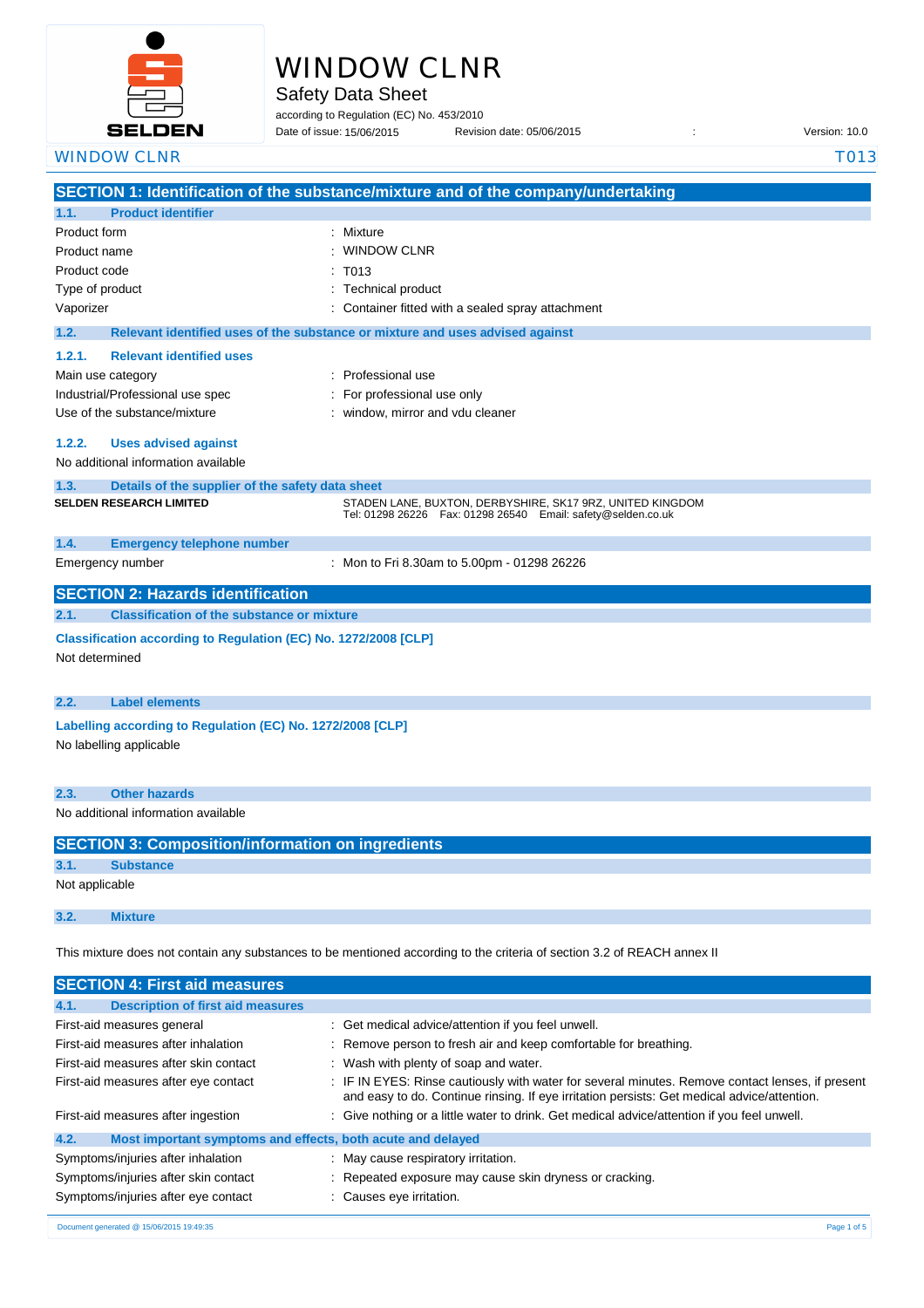| <b>WINDOW CLNR</b>                                                            | T013                                                                                                                              |
|-------------------------------------------------------------------------------|-----------------------------------------------------------------------------------------------------------------------------------|
| <b>Safety Data Sheet</b>                                                      |                                                                                                                                   |
| according to Regulation (EC) No. 453/2010                                     |                                                                                                                                   |
| Symptoms/injuries after ingestion                                             | : May cause a light irritation of the linings of the mouth, throat, and gastrointestinal tract.                                   |
| 4.3.<br>Treat symptomatically.                                                | Indication of any immediate medical attention and special treatment needed                                                        |
|                                                                               |                                                                                                                                   |
| <b>SECTION 5: Firefighting measures</b>                                       |                                                                                                                                   |
| 5.1.<br><b>Extinguishing media</b><br>Suitable extinguishing media            | : Carbon dioxide. Dry powder. Foam.                                                                                               |
| 5.2.<br>Special hazards arising from the substance or mixture                 |                                                                                                                                   |
| No additional information available                                           |                                                                                                                                   |
| 5.3.<br><b>Advice for firefighters</b>                                        |                                                                                                                                   |
| No additional information available                                           |                                                                                                                                   |
| <b>SECTION 6: Accidental release measures</b>                                 |                                                                                                                                   |
| 6.1.                                                                          | Personal precautions, protective equipment and emergency procedures                                                               |
| 6.1.1.<br>For non-emergency personnel                                         |                                                                                                                                   |
| <b>Emergency procedures</b>                                                   | : Evacuate unnecessary personnel.                                                                                                 |
| 6.1.2.<br>For emergency responders                                            |                                                                                                                                   |
| Protective equipment                                                          | : Use personal protective equipment as required.                                                                                  |
| 6.2.<br><b>Environmental precautions</b>                                      |                                                                                                                                   |
| Avoid release to the environment.                                             |                                                                                                                                   |
| 6.3.<br>Methods and material for containment and cleaning up                  |                                                                                                                                   |
| For containment                                                               | : Collect spillage.                                                                                                               |
| Methods for cleaning up                                                       | Soak up spills with inert solids, such as clay or diatomaceous earth as soon as possible.                                         |
| 6.4.<br><b>Reference to other sections</b>                                    |                                                                                                                                   |
|                                                                               | For further information refer to section 8: "Exposure controls/personal protection". For further information refer to section 13. |
| <b>SECTION 7: Handling and storage</b>                                        |                                                                                                                                   |
| <b>Precautions for safe handling</b><br>7.1.<br>Precautions for safe handling | : Avoid contact with eyes.                                                                                                        |
| Hygiene measures                                                              | : Do not eat, drink or smoke when using this product.                                                                             |
| 7.2.<br>Conditions for safe storage, including any incompatibilities          |                                                                                                                                   |
| Technical measures                                                            | : Does not require any specific or particular technical measures.                                                                 |
| Storage conditions                                                            | Keep container closed when not in use.                                                                                            |
| Incompatible products                                                         | Oxidizing agent. Strong acids. Strong bases.                                                                                      |
| Special rules on packaging                                                    | Keep only in original container.                                                                                                  |
| 7.3.<br><b>Specific end use(s)</b>                                            |                                                                                                                                   |
| No additional information available                                           |                                                                                                                                   |
| <b>SECTION 8: Exposure controls/personal protection</b>                       |                                                                                                                                   |
| <b>Control parameters</b><br>8.1.<br>No additional information available      |                                                                                                                                   |
|                                                                               |                                                                                                                                   |
| 8.2.<br><b>Exposure controls</b>                                              |                                                                                                                                   |
| No additional information available                                           |                                                                                                                                   |
| <b>SECTION 9: Physical and chemical properties</b>                            |                                                                                                                                   |
| Information on basic physical and chemical properties<br>9.1.                 |                                                                                                                                   |
| Physical state                                                                | : Liquid                                                                                                                          |
| Appearance                                                                    | Liquid.                                                                                                                           |
| Colour                                                                        | light blue.                                                                                                                       |
| Odour                                                                         | pleasant fruity.                                                                                                                  |
| Odour threshold                                                               | No data available                                                                                                                 |
| pH                                                                            | 3.3                                                                                                                               |
| Relative evaporation rate (butylacetate=1)                                    | No data available                                                                                                                 |
| Melting point                                                                 | No data available                                                                                                                 |
| Freezing point<br>Boiling point                                               | No data available<br>No data available                                                                                            |
|                                                                               |                                                                                                                                   |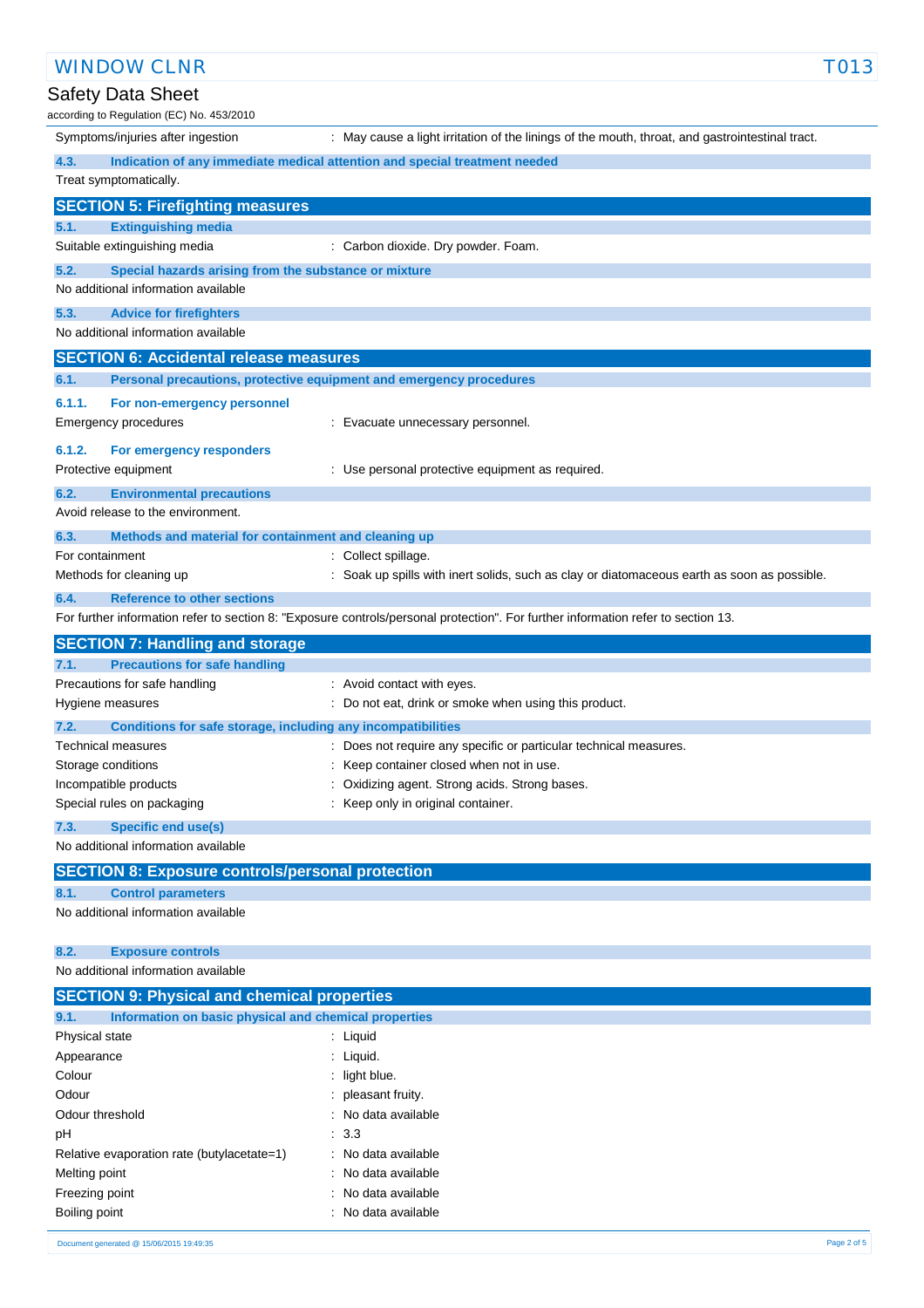## Safety Data Sheet

according to Regulation (EC) No. 453/2010

| Flash point                      |   | : No data available |
|----------------------------------|---|---------------------|
| Auto-ignition temperature        |   | No data available   |
| Decomposition temperature        |   | : No data available |
| Flammability (solid, gas)        |   | No data available   |
| Vapour pressure                  |   | : No data available |
| Relative vapour density at 20 °C |   | No data available   |
| Relative density                 |   | : 1                 |
| Solubility                       |   | No data available   |
| Log Pow                          |   | No data available   |
| Viscosity, kinematic             |   | : No data available |
| Viscosity, dynamic               |   | : No data available |
| Explosive properties             | ٠ | No data available   |
| Oxidising properties             |   | No data available   |
| Explosive limits                 |   | No data available   |

### **9.2. Other information**

No additional information available

| <b>SECTION 10: Stability and reactivity</b> |
|---------------------------------------------|
| <b>Reactivity</b>                           |
| No additional information available         |
| <b>Chemical stability</b>                   |
| Stable under normal conditions.             |
| <b>Possibility of hazardous reactions</b>   |
| No additional information available         |
| <b>Conditions to avoid</b>                  |
| No additional information available         |
| <b>Incompatible materials</b>               |
| No additional information available         |
| <b>Hazardous decomposition products</b>     |
|                                             |

No additional information available

| <b>SECTION 11: Toxicological information</b>          |                                                 |
|-------------------------------------------------------|-------------------------------------------------|
| 11.1.<br>Information on toxicological effects         |                                                 |
| Acute toxicity                                        | : Not classified                                |
| Skin corrosion/irritation                             | : Not classified<br>pH: 3.3                     |
| Serious eye damage/irritation                         | : Not classified<br>pH: 3.3                     |
| Respiratory or skin sensitisation                     | : Not classified                                |
| Germ cell mutagenicity                                | : Not classified                                |
| Carcinogenicity                                       | : Not classified                                |
| Reproductive toxicity                                 | : Not classified                                |
| Specific target organ toxicity (single exposure)      | : Not classified                                |
| Specific target organ toxicity (repeated<br>exposure) | : Not classified                                |
| Aspiration hazard                                     | : Not classified                                |
| <b>Window cleaner</b>                                 |                                                 |
| Vaporizer                                             | Container fitted with a sealed spray attachment |

| <b>SECTION 12: Ecological information</b> |  |
|-------------------------------------------|--|
|-------------------------------------------|--|

**12.1. Toxicity**

No additional information available

### **12.2. Persistence and degradability**

No additional information available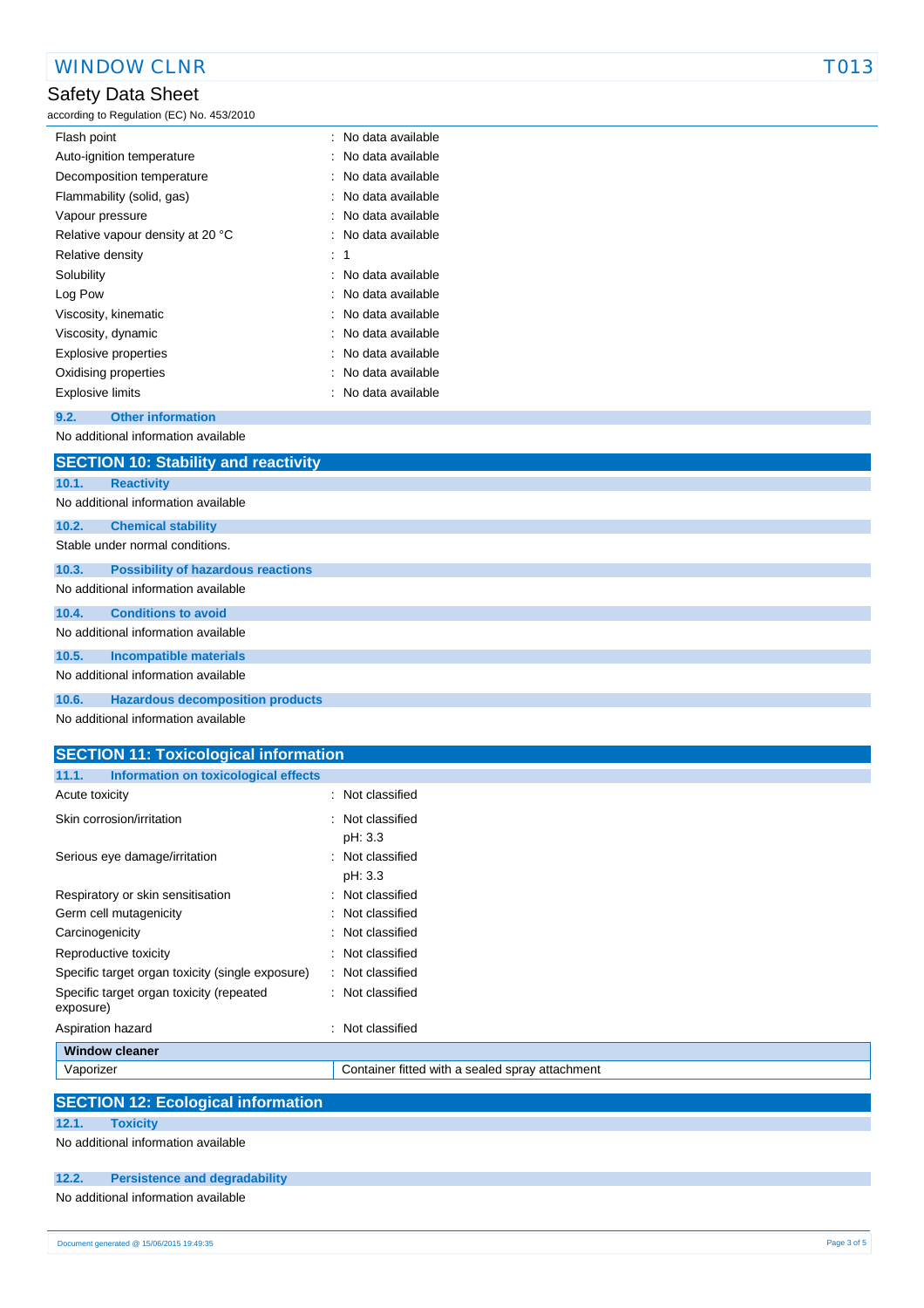| <b>WINDOW CLNR</b>                                                    |                                                                                                | <b>T013</b> |
|-----------------------------------------------------------------------|------------------------------------------------------------------------------------------------|-------------|
| Safety Data Sheet                                                     |                                                                                                |             |
| according to Regulation (EC) No. 453/2010                             |                                                                                                |             |
| 12.3.<br><b>Bioaccumulative potential</b>                             |                                                                                                |             |
| No additional information available                                   |                                                                                                |             |
| 12.4.<br><b>Mobility in soil</b>                                      |                                                                                                |             |
| No additional information available                                   |                                                                                                |             |
| 12.5.<br><b>Results of PBT and vPvB assessment</b>                    |                                                                                                |             |
| No additional information available                                   |                                                                                                |             |
| 12.6.<br><b>Other adverse effects</b>                                 |                                                                                                |             |
| No additional information available                                   |                                                                                                |             |
| <b>SECTION 13: Disposal considerations</b>                            |                                                                                                |             |
| 13.1.<br><b>Waste treatment methods</b>                               |                                                                                                |             |
| No additional information available                                   |                                                                                                |             |
| <b>SECTION 14: Transport information</b>                              |                                                                                                |             |
| In accordance with ADR / RID / IMDG / IATA / ADN                      |                                                                                                |             |
| 14.1.<br><b>UN number</b>                                             |                                                                                                |             |
| Not regulated for transport                                           |                                                                                                |             |
| 14.2.<br><b>UN proper shipping name</b><br>Proper Shipping Name (ADR) | : Not applicable                                                                               |             |
| Proper Shipping Name (IMDG)                                           | Not applicable<br>t.                                                                           |             |
| Proper Shipping Name (IATA)                                           | : Not applicable                                                                               |             |
| 14.3.<br><b>Transport hazard class(es)</b>                            |                                                                                                |             |
| <b>ADR</b>                                                            |                                                                                                |             |
| Transport hazard class(es) (ADR)                                      | : Not applicable                                                                               |             |
|                                                                       |                                                                                                |             |
| <b>IMDG</b>                                                           |                                                                                                |             |
| Transport hazard class(es) (IMDG)                                     | : Not applicable                                                                               |             |
| <b>IATA</b>                                                           |                                                                                                |             |
| Transport hazard class(es) (IATA)                                     | : Not applicable                                                                               |             |
|                                                                       |                                                                                                |             |
| 14.4.<br><b>Packing group</b>                                         |                                                                                                |             |
| Packing group (ADR)                                                   | : Not applicable                                                                               |             |
| Packing group (IMDG)                                                  | Not applicable                                                                                 |             |
| Packing group (IATA)                                                  | Not applicable                                                                                 |             |
| 14.5.<br><b>Environmental hazards</b>                                 |                                                                                                |             |
| Dangerous for the environment                                         | $:$ No                                                                                         |             |
| Marine pollutant                                                      | : No                                                                                           |             |
| Other information                                                     | : No supplementary information available                                                       |             |
| 14.6.<br><b>Special precautions for user</b>                          |                                                                                                |             |
|                                                                       |                                                                                                |             |
| - Overland transport<br>No data available                             |                                                                                                |             |
|                                                                       |                                                                                                |             |
| - Transport by sea<br>No data available                               |                                                                                                |             |
|                                                                       |                                                                                                |             |
| - Air transport                                                       |                                                                                                |             |
| No data available                                                     |                                                                                                |             |
| 14.7.                                                                 | Transport in bulk according to Annex II of MARPOL 73/78 and the IBC Code                       |             |
| Not applicable                                                        |                                                                                                |             |
| <b>SECTION 15: Regulatory information</b>                             |                                                                                                |             |
| 15.1.                                                                 | Safety, health and environmental regulations/legislation specific for the substance or mixture |             |
| 15.1.1.<br><b>EU-Regulations</b>                                      |                                                                                                |             |

Contains no substances with Annex XVII restrictions